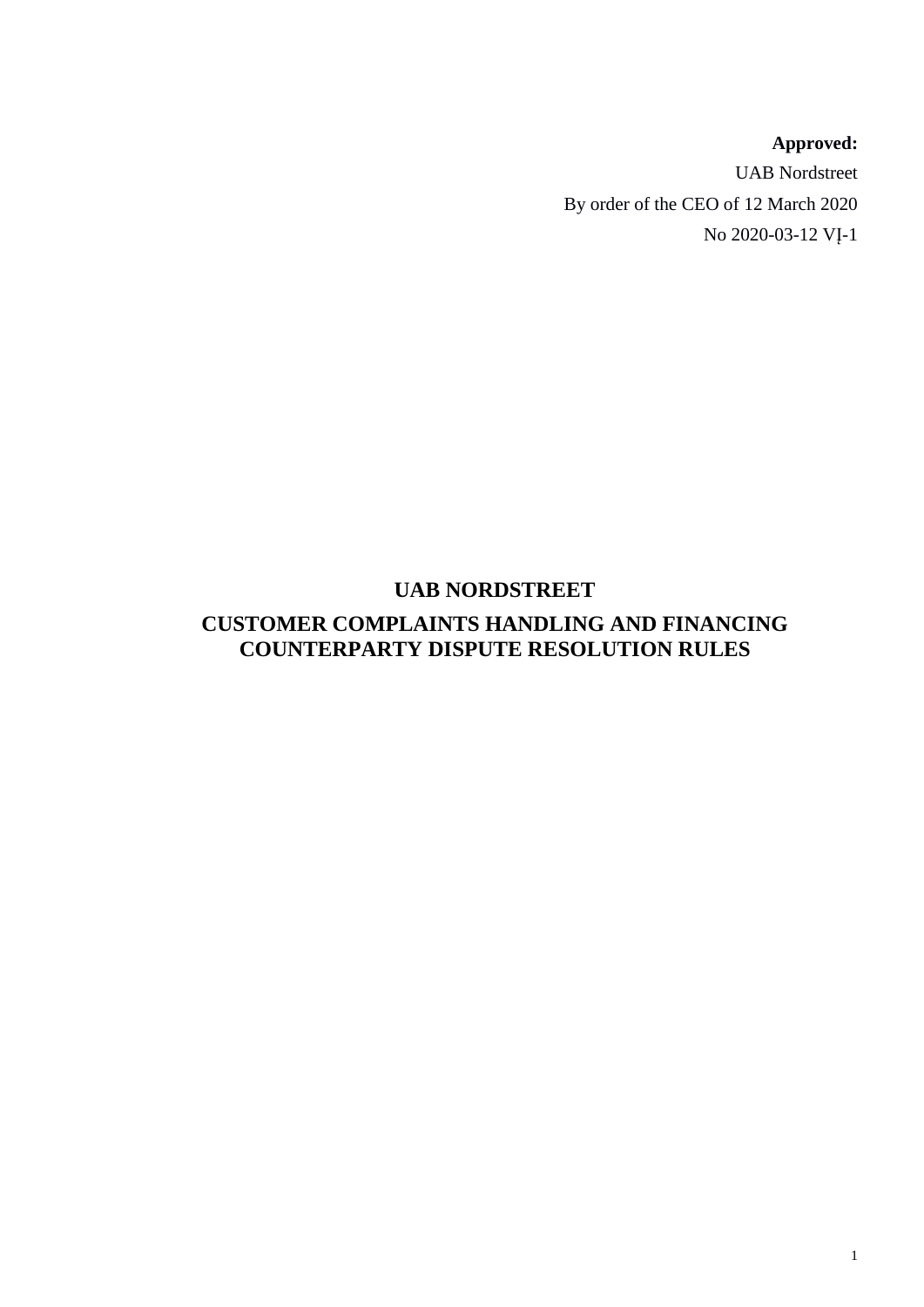# **Contents**

| $\mathbf{I}$ . |                                                                   |  |  |  |  |  |
|----------------|-------------------------------------------------------------------|--|--|--|--|--|
| II.            |                                                                   |  |  |  |  |  |
| III.           |                                                                   |  |  |  |  |  |
| IV.            |                                                                   |  |  |  |  |  |
|                |                                                                   |  |  |  |  |  |
|                |                                                                   |  |  |  |  |  |
|                | VII. EVALUATION OF THE RESULTS OF THE NEGATION OF COMPLAINTS 6    |  |  |  |  |  |
|                | VIII. SETTLEMENT OF DISPUTES BETWEEN THE PARTIES TO THE FINANCING |  |  |  |  |  |
|                |                                                                   |  |  |  |  |  |
|                |                                                                   |  |  |  |  |  |
|                |                                                                   |  |  |  |  |  |
|                |                                                                   |  |  |  |  |  |
|                |                                                                   |  |  |  |  |  |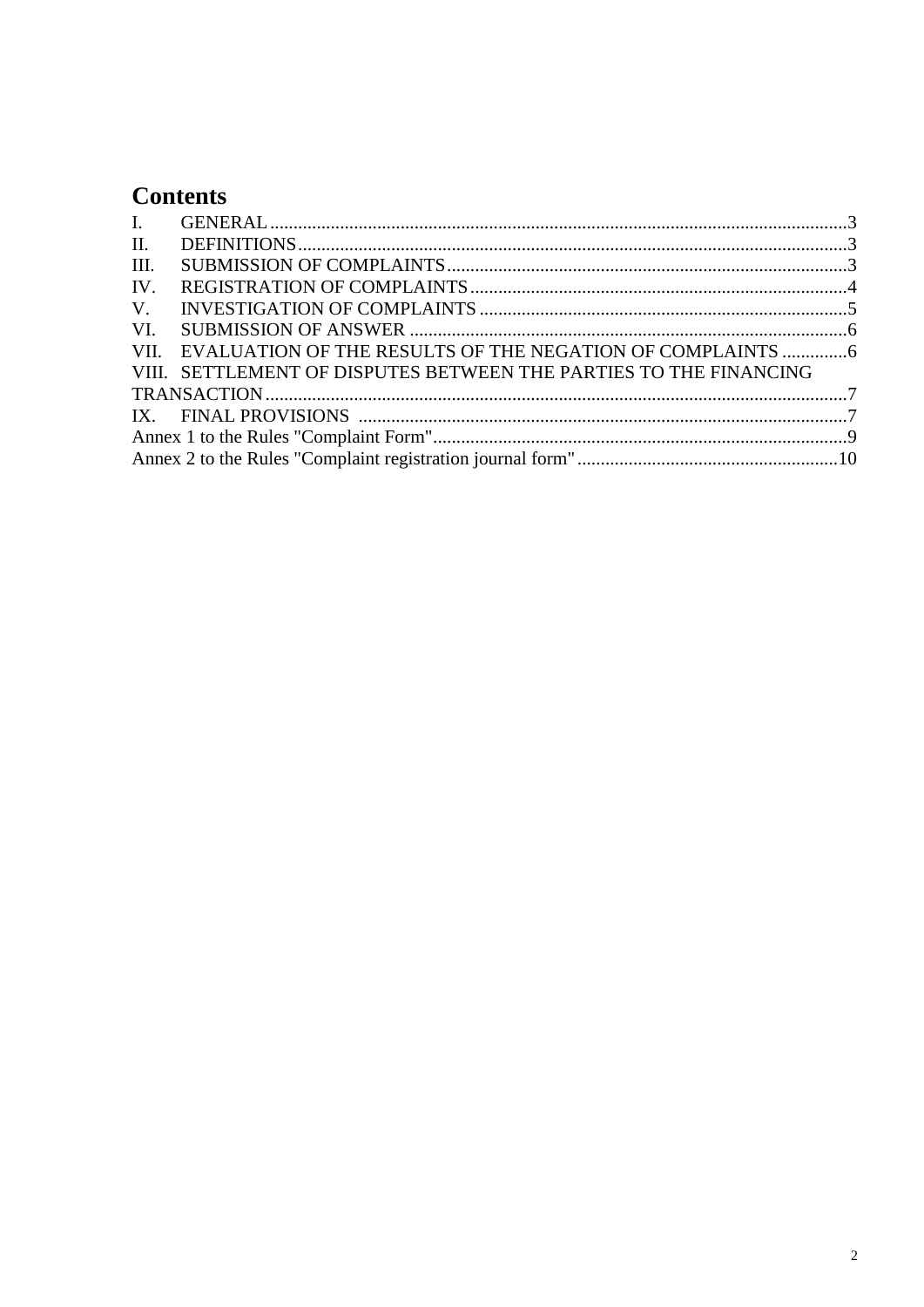### **I. GENERAL**

- 1. **UAB Nordstreet** (hereinafter the **Company**), in providing the services of the operator of the crowdfunding platform and in the activities related thereto, shall comply with the laws of the Republic of Lithuania, resolutions of the Board of the Bank of Lithuania and other legal acts.
- 2. These Customer Complaints Handling and Financing Counterparty Dispute Resolution Rules govern the customer complaint management process, which includes the customer complaint filing, registration, examination, submission of response, complaint investigation outcome evaluation, funding counterparty dispute resolution process, and other actions and procedures.
- 3. These Customer Complaints Handling and Financing Counterparty Dispute Resolution Rules apply to Complaints regarding the services rendered by the Company and/or contracts with the Company in relation to the Company's activities as the crowdfunding platform operator. The Customer Complaints Handling and Financing Counterparty Dispute Resolution Rules shall not apply to other claims, complaints, requests for fulfilment of contractual terms or information, clarifications, etc. submitted to the Company by customers and/or third parties.
- 4. The Customer Complaints Handling and Financing Counterparty Dispute Resolution Rules shall not be applicable when the activities of the Company indicated in the Complaint of the Applicant are not regulated by special laws and are not supervised by the Bank of Lithuania and in the event that the Company is not responsible for the performance of the activities indicated in the Complaint of the applicant.

### **II. DEFINITIONS**

- 5. The following terms are used in the Customer Complaints Handling and Financing Counterparty Dispute Resolution Rules:
	- 5.1 **Customer** a natural or legal person to whom the Company provides the services of the operator of the crowdfunding platform.
	- 5.2 **Applicant** the person submitting a Complaint regarding the services rendered by the Company and/or the contracts concluded with the Company, i.e. the existing or potential Customer or his representative.
	- 5.3 **Complaint** a written (or provided otherwise in a durable medium) application submitted to the Company by the Applicant stating that the rights or legitimate interests of the Company related to the activities of the crowdfunding platform operator or its contracts have been violated and requesting the satisfaction of the requirements of the Applicant.
	- 5.4 **Complaint registration journal** a paper journal or equivalent electronic document for registration of received Complaints from the Applicants. The recommended form of the Complaint registration journal is provided as Annex 2 to the Rules.
	- 5.5 **Rules** these Customer Complaints Handling and Financing Counterparty Dispute Resolution Rules of Nordstreet UAB.
- 6. Other terms used in these Rules shall be understood as defined in the Law on Crowdfunding of the Republic of Lithuania and other legal acts of the Republic of Lithuania.

# **III. SUBMISSION OF COMPLAINTS**

7. The Customer, considering that the Company improperly provides the crowdfunding platform operator services or is otherwise in violation of the Customer's rights or legitimate interests, or at the presence of any other reasonable grounds, shall have the right to file a Complaint to the Company himself or through a representative (the recommended Complaint Form is attached as Annex 1 to the Rules). The Customer's Complaint must be filed with the Company no later than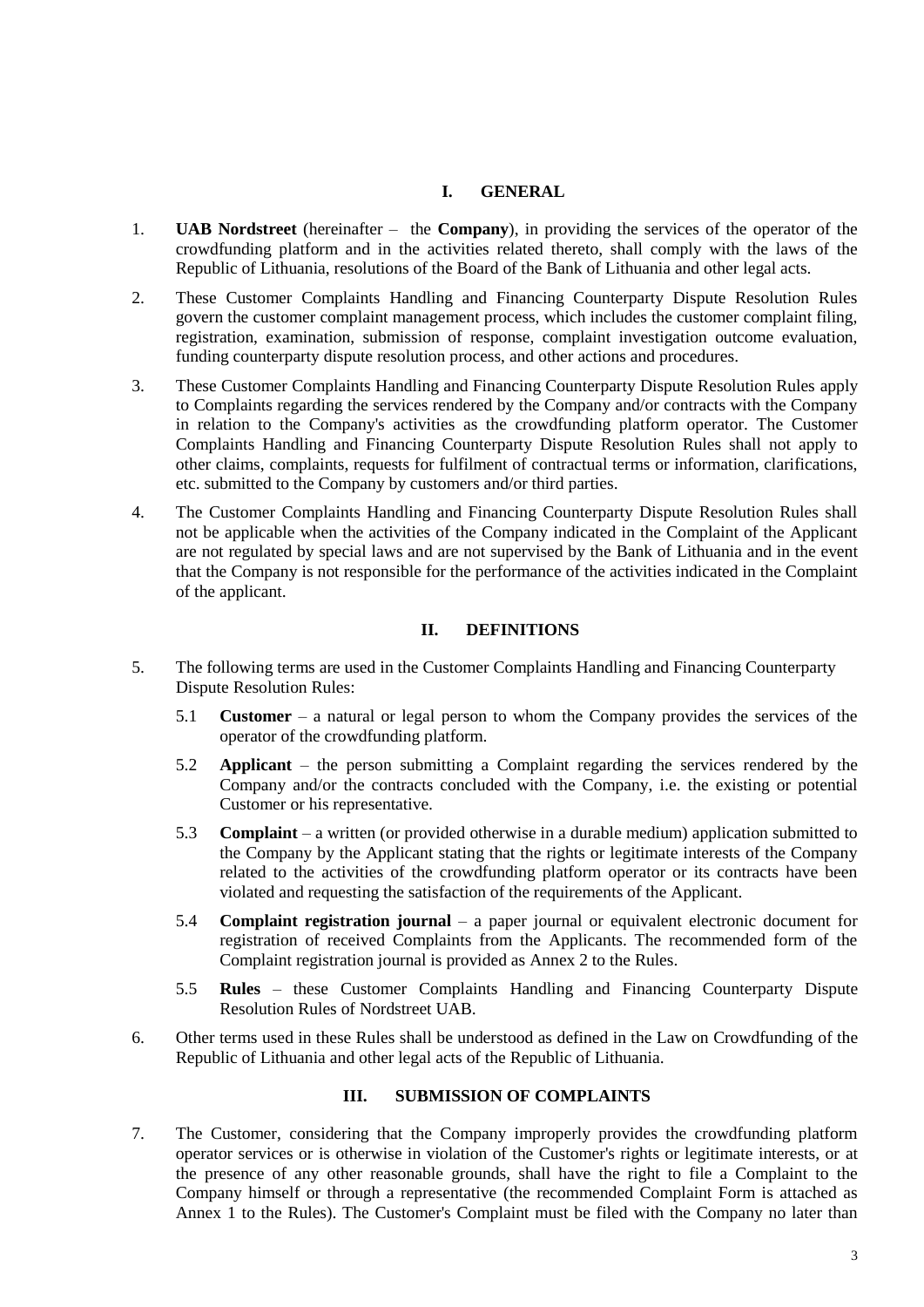three months from the date on which the Customer became aware or should have become aware of the violation of his rights or legitimate interests.

- 8. Customers or their representatives may lodge Complaints:
	- 8.1 on arrival in person or by registered mail to: Konstitucijos pr. 26, Vilnius, LT-08105 (Forum Palace Business Center, 5th floor); or
	- 8.2 by e-mail: info@nordstreet.lt (by attaching the Complaint as a separate scanned attachment to ensure text protection and to identify the signature).
- 9. The Complaint must contain at least the following information:
	- 9.1 Applicant's name and surname/company name;
	- 9.2 if the Applicant is represented by another person the name of the person being represented and the basis of representation;
	- 9.3 date of Complaint;
	- 9.4 Applicant's contact details when requesting a response from the Company;
	- 9.5 the substance of the Complaint the actions or omissions of the Company complained of;
	- 9.6 Applicant's requirements;
	- 9.7 list of documents attached to the Complaint e.g.: power of attorney, evidence of infringement, etc.
- 10. The Complaint must be complete, written in an orderly, legible manner, in Lithuanian language and signed by the Applicant.
- 11. If the Applicant represents another person, the Complaint must be accompanied by a power of attorney (original or notarised copy) or other document certifying the authorisation of the Applicant's representative to act on behalf of the Applicant and a notarised copy of the Applicant's representative's identity document.
- 12. If the Complaint submitted does not comply with the requirements set out in this section of the Rules, the Company may not investigate the Complaint and may notify the Complainant thereof, indicating the deficiencies of the Complaint to be rectified. A Complaint that is returned to the Applicant for rectification of deficiencies shall be deemed not to have been filed with the Company. Return of the Complaint shall not prevent the Applicant from re-applying to the Company with the same Complaint after correcting the identified deficiencies.
- 13. The Company shall not investigate the Complaint if an identical Complaint is already pending before another competent authority or court or if the Company's decision has been made or a court decision, order or judgement has become final on the same subject matter and on the same basis.
- 14. In the general case the Company will not investigate anonymous Complaints or Complaints filed with the Company after the expiry of more than three months after the Customer became aware or should have become aware of a violation of their rights or legitimate interests, but in exceptional cases, for example: in the interest of the Company, the CEO may decide to investigate an anonymous Complaint and/or Complaint submitted late.

# **IV. REGISTRATION OF COMPLAINTS**

- 15. The employee of the Company who accepts (receives) the Complaint on behalf of the Company shall be responsible for the acceptance of the Complaint and its initial registration in the Complaint Registration journal (the recommended form of Complaint journal is attached as Annex 2 to the Rules). An employee of the Company who has received (accepted) the Complaint shall register it on the same business day in the Complaint registration journal.
- 16. The Complaint registration journal must contain the following data to support the Complaint:
	- 16.1 registration number;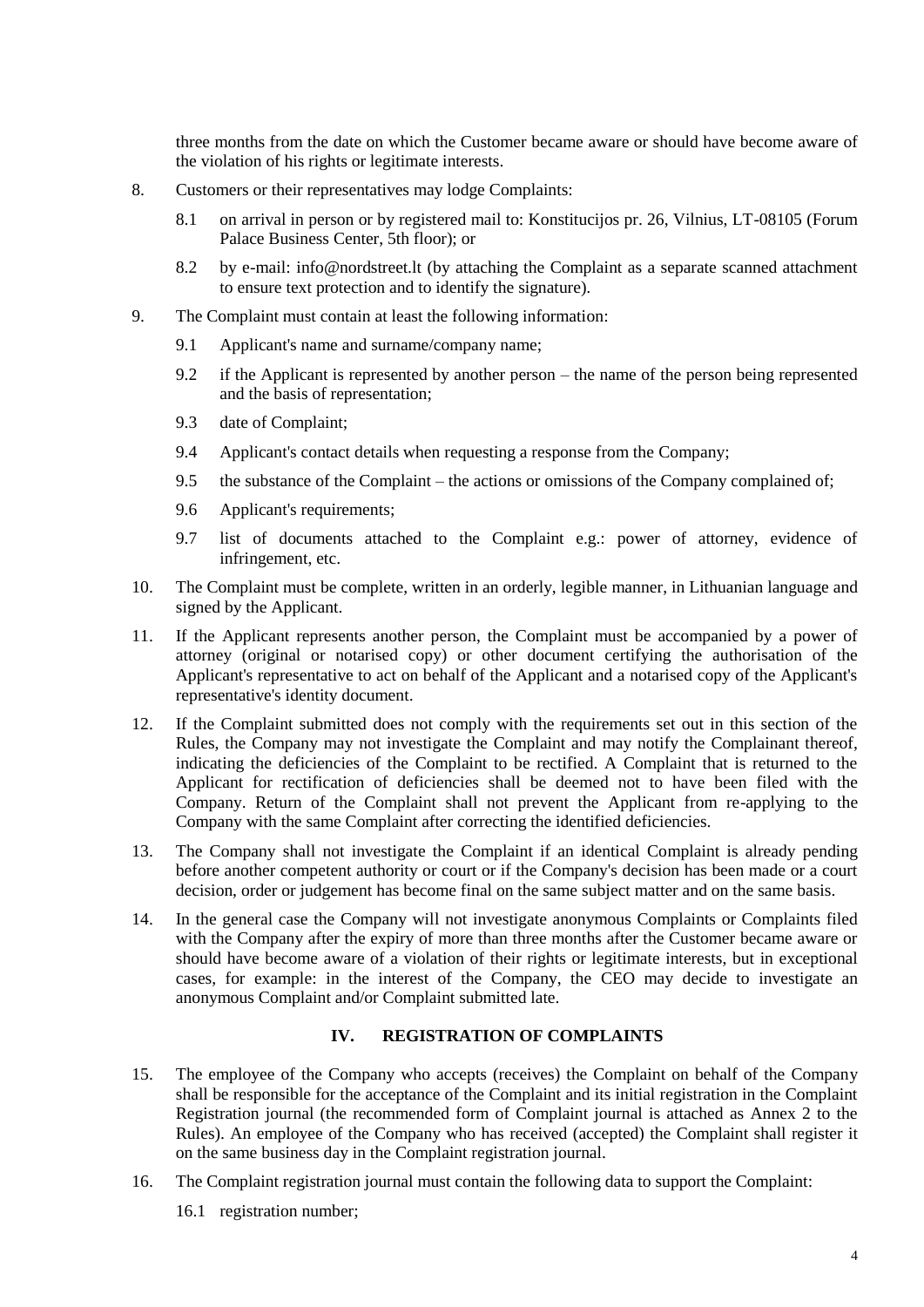- 16.2 Applicant's name and surname/company name;
- 16.3 the address of the Applicant indicated in the Complaint;
- 16.4 date and method of receipt of the Complaint;
- 16.5 substance matter of the Complaint (short content);
- 16.6 the Company's services or products, their types, that are complained of;
- 16.7 date of the reply to the Applicant;
- 16.8 the final outcome (decision) of the Complaint.
- 17. It is also recommended that the Company maintains a record in the Complaint registration journal of all other Company's activities related to the Complaint's handling, such as request for external legal consultation, internal meetings regarding the circumstances stated in the Complaint, internal inspections, etc.
- 18. After registering the initial information about the Complaint received, the employee of the Company who received the complaint shall transmit the Complaint on the same business day along with all information related to the Complaint to the employee appointed by the CEO, who is responsible for handling the Complaints and the registration of relevant further data in the Complaint registration journal.

## **V. INVESTIGATION OF COMPLAINTS**

- 19. An employee appointed by the CEO shall be responsible for the handling of Complaints.
- 20. If the Complaint concerns the actions (omission) of the employee responsible for the handling of complaints or his close relatives working for the Company or the employees hierarchically above him in the organisational structure of the Company, or if there are other circumstances which give rise to a conflict of interest, the employee of the Company responsible for such Complaint may not investigate it and must inform the CEO thereof. The CEO shall appoint a new employee of the Company who has no conflict of interest to investigate a particular Complaint.
- 21. Complaints shall be investigated in accordance with the general principles of reasonableness, fairness, justice and cost effectiveness, in cooperation with the Applicant and with a view to reaching a solution as amicable as possible.
- 22. If during the investigation of a Complaint the Complainant waives his Complaint in writing (or otherwise on a durable medium), the employee investigating the Complaints shall terminate the Complaint investigation. In such a case, an appropriate entry shall be made in the Complaint Registration journal regarding the withdrawal of the Complaint and the termination of the Complaint investigation.
- 23. In order to fully investigate the Complaint, an employee appointed by the Director of the Company shall, inter alia:
	- 23.1 collect and evaluate all documents and data related to the Complaint under consideration;
	- 23.2 analyse and evaluate the Applicant's service history;
	- 23.3 analyse and evaluate the Applicant's previous Complaints (if any);
	- 23.4 assess other information available and relevant to the Complaint investigation (contract concluded by the Applicant, data related to the fulfilment of obligations to the Company, etc.);
	- 23.5 communicate with the Applicant when necessary;
	- 23.6 if necessary, ask the employee of the Company whose actions are complained about or colleagues of the said employee to provide explanations regarding the circumstances of the Complaint;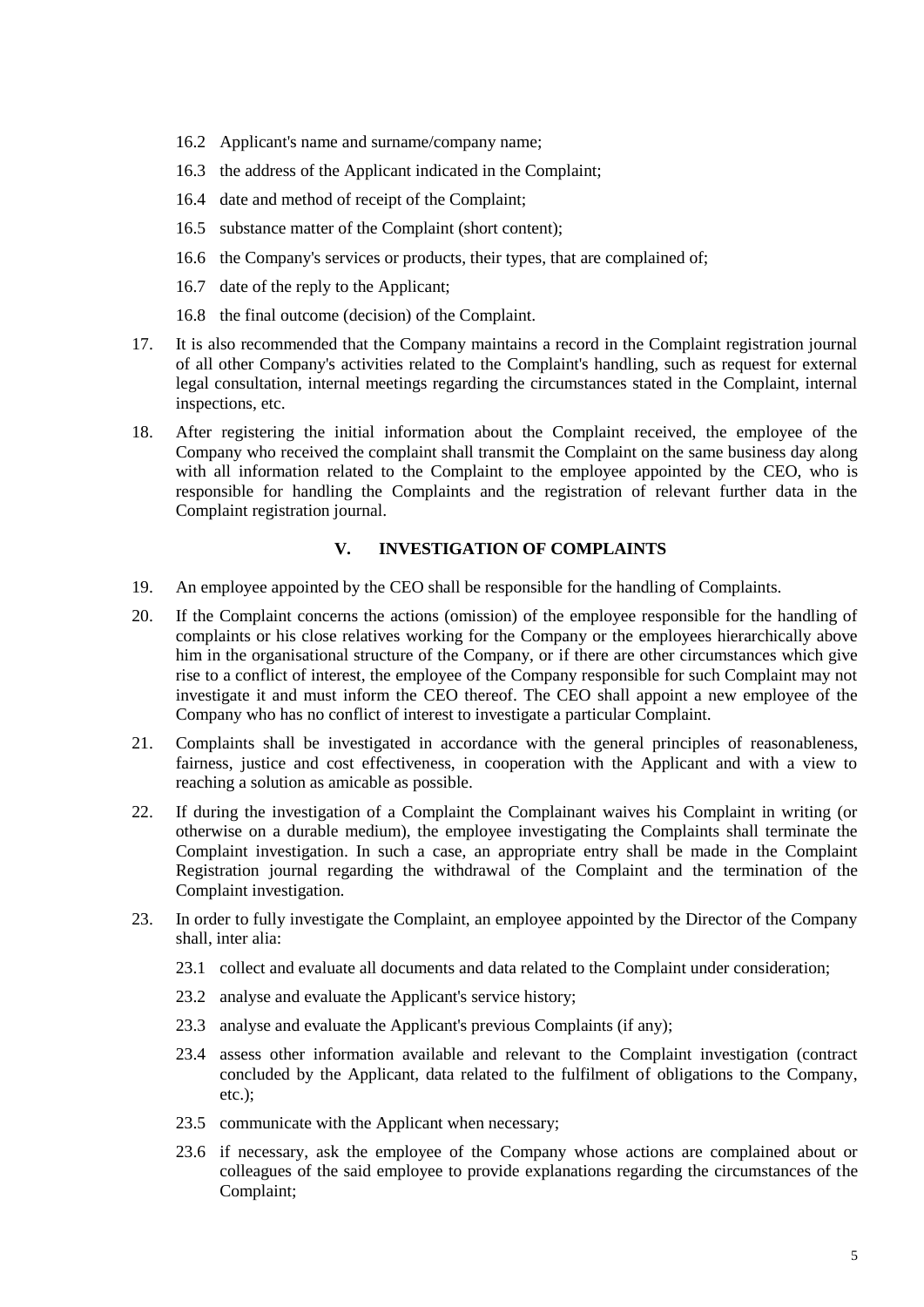- 23.7 have the right to request additional information from the Applicant or its representative, seeing that further clarification and/or other written evidence is required to process the Complaint.
- 24. The responsible employee of the Company must investigate the Complaint and submit a complete, reasoned, documented response to the Applicant as soon as possible, but not later than within 15 business days of the receipt of the Complaint from the Applicant. In exceptional cases where, for reasons beyond the Company's control, it is not possible to respond within 15 business days, the Company shall send a provisional response, stating the reasons for the delay in responding to the Complaint and the deadline for the Complainant to receive a final reply. In any event, the deadline for submitting the final reply shall not exceed 35 business days from the date of receipt of the Complaint by the Company.
- 25. Complaints shall be investigated in writing. In exceptional cases, meetings between the parties may be held to bring about an amicable settlement of the dispute. A meeting may be organised by both the Complainant and the Company.
- 26. Complaints shall be investigated free of charge.
- 27. The Company shall keep the Applicants' Complaints, the material relating to their investigation, a document showing the specific outcome of the Complaint and the response provided to the Applicant for at least 3 years from the date of the submission of the final response to the Applicant.

## **VI. SUBMISSION OF ANSWER**

- 28. The original of the reply, together with the supporting documents, shall be provided to the Applicant in the manner of his choice: sent by post or email.
- 29. The reply to the Applicant shall contain at least:
	- 29.1 date of submission of answer;
	- 29.2 a reasoned answer, if necessary, based on documents;
	- 29.3 list of attached documents (if any);
	- 29.4 the name, position and signature of the person who answered the Complaint.
- 30. Responses to the Complaints of the Applicants must in all cases be agreed with the CEO.
- 31. If the Company is not responsible for carrying out the activities specified in the Complaint, the Company shall respond to the Applicant, stating the reasons for refusing to accept and investigate the Complaint, and, if possible, indicating to the Complainant the financial market participant responsible for its Complaint.
- 32. If the Complaint is not satisfied or is satisfied in part, the response must indicate other means of protecting the Applicant's interests, including but not limited to those set forth in paragraphs [33](#page-5-0) and [35](#page-5-1) of the Rules.
- <span id="page-5-0"></span>33. If the Company does not satisfy or partially satisfy the Applicant's requirements and the Applicant is a consumer, the Applicant shall have the right to apply to the Bank of Lithuania in writing or electronically within 1 (one) year from applying to the Company for settlement of the dispute. The Applicant, who has missed the specified time limit for applying to the Bank of Lithuania, forfeits the right to apply to the Bank of Lithuania for the same dispute, i.e. on the same subject matter (claim against the Company) and on the same grounds (circumstances underlying the claim) regardless of that he has repeatedly contacted the Company.
- 34. You can find out more about consumer disputes with financial service providers on the website of the Bank of Lithuania:<https://www.lb.lt/lt/daugiau-apie-gincius-su-finansiniu-paslaugu-teikeju>
- <span id="page-5-1"></span>35. If the Company does not satisfy the Applicant's requirements or partially satisfies them and the Applicant is not a consumer, the Applicant shall have the right to apply to the courts in accordance with the procedure established by the laws of the Republic of Lithuania.
- 36. The response is recorded in the Complaint registration journal.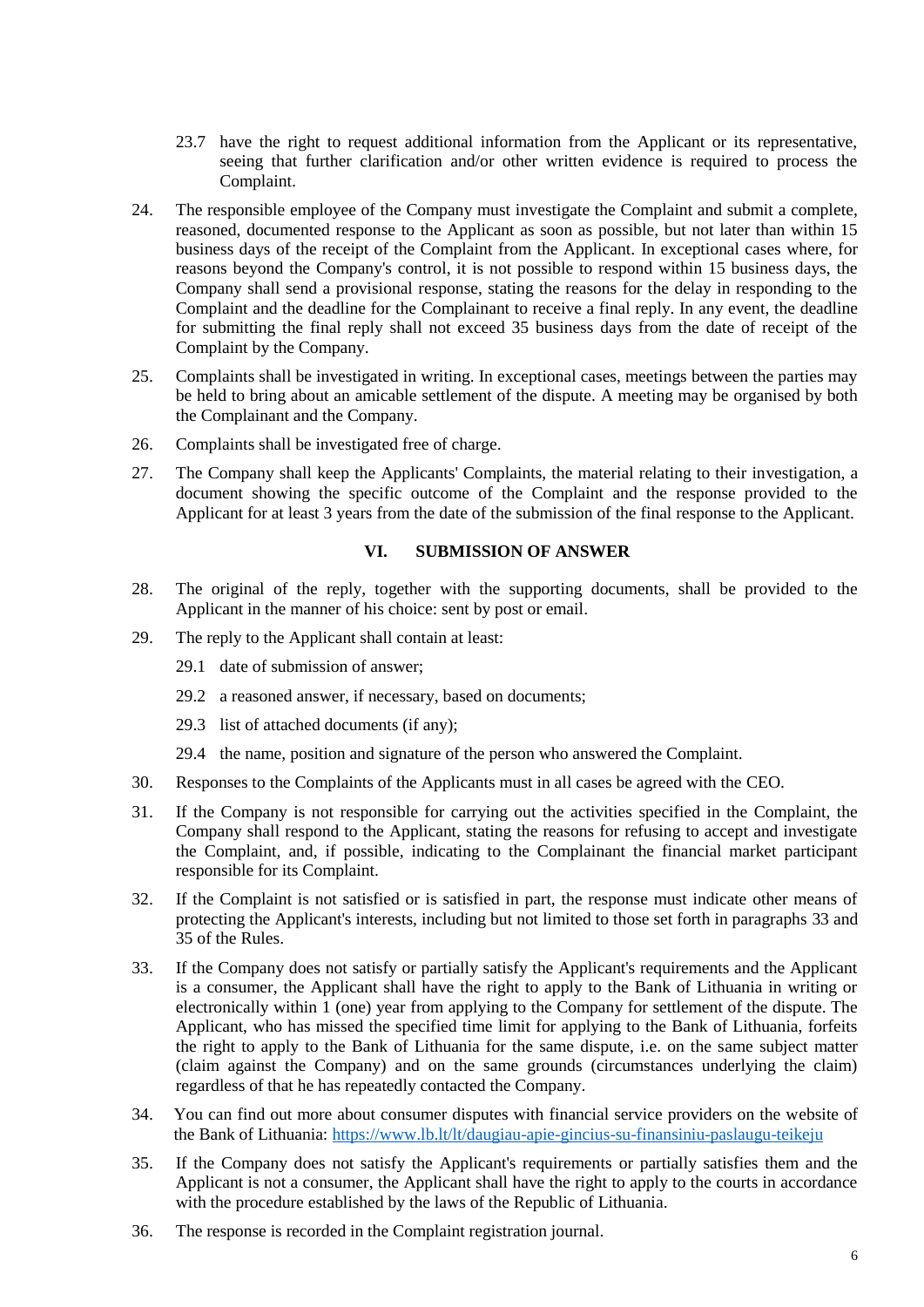#### **VII. EVALUATION OF THE RESULTS OF THIS NEGATION OF COMPLAINTS**

- <span id="page-6-0"></span>37. In order to identify its weaknesses and potential legal or operational risks, the Company continually evaluates the outcome of the Complaint investigation. During this evaluation, the employee appointed by the CEO:
	- 37.1 collects information about similar Complaints related to a particular service or product, performs an analysis of this information in order to determine the root cause of the complaints, as well as to offer the CEO priorities for the removal of reasons;
	- 37.2 assesses whether the root cause of certain Complaints may result in Complaints about other services or products;
	- 37.3 assesses whether the root causes of the Complaints may be eliminated and suggests to the CEO ways of remedying them;
	- 37.4 if necessary, eliminates the identified root causes of the Complaints;
	- 37.5 ensures that information on recurring or systemic causes of Complaints is routinely provided to the CEO to enable him to perform his functions effectively.
- 38. The CEO, having become aware of the information on the Complaints received by the Company and the results of their examination referred to in paragraph [37](#page-6-0) of the Rules, and having evaluated the received proposals regarding the priorities and methods of their elimination, shall take appropriate decisions to eliminate the identified main reasons for the Complaints.
- 39. The Company shall keep information about the decisions of the CEO regarding the elimination of shortcomings and risk management determined on the basis of Complaints for at least 3 years.

### **VIII. SETTLEMENT OF DISPUTES BETWEEN THE PARTIES TO THE FINANCING TRANSACTION**

- <span id="page-6-1"></span>40. If the Customer of the Company believes that the other party to the financing transaction has violated their rights or legitimate interests in respect of such breach, the Customer shall apply to the Company in the same manner as when submitting the Complaint, but indicate that the dispute exists between the parties.
- 41. The Company, after reviewing the information provided by the Customer regarding the dispute between the participants in the financing transaction, may submit a proposal to the financing counterparties for a possible resolution of the dispute. The offer made by the Company is not binding or mandatory. In all cases, the Company undertakes to respond to the Customer within a maximum of 35 business days.
- <span id="page-6-2"></span>42. According to paragraph [40](#page-6-1) of the Rules, the information provided by the Customer shall not be considered as a Complaint and accordingly shall not be subject to other provisions applicable to Complaints provided in the Rules. However, since the Company provides services to both parties to the financing transaction, it is in a unique position to offer possible solutions to the disputes between the parties to the financing transaction. In all cases, the Company shall endeavour to act in the best interests of its Customers but assumes no responsibility for the offer, suitability or consequences of the dispute settlement submitted.
- 43. In the event of a failure to resolve the dispute between the parties to the financing transaction in accordance with the procedure laid down in paragraphs [40](#page-6-1) to [42](#page-6-2) of the Rules, the dispute between the parties to the financing transaction shall be resolved further in accordance with the applicable legislation.

#### **IX. FINAL PROVISIONS**

44. The Company collects and submits, upon request of the Bank of Lithuania, information on the number of Complaints received, broken down by the reasons for the submission and the outcome of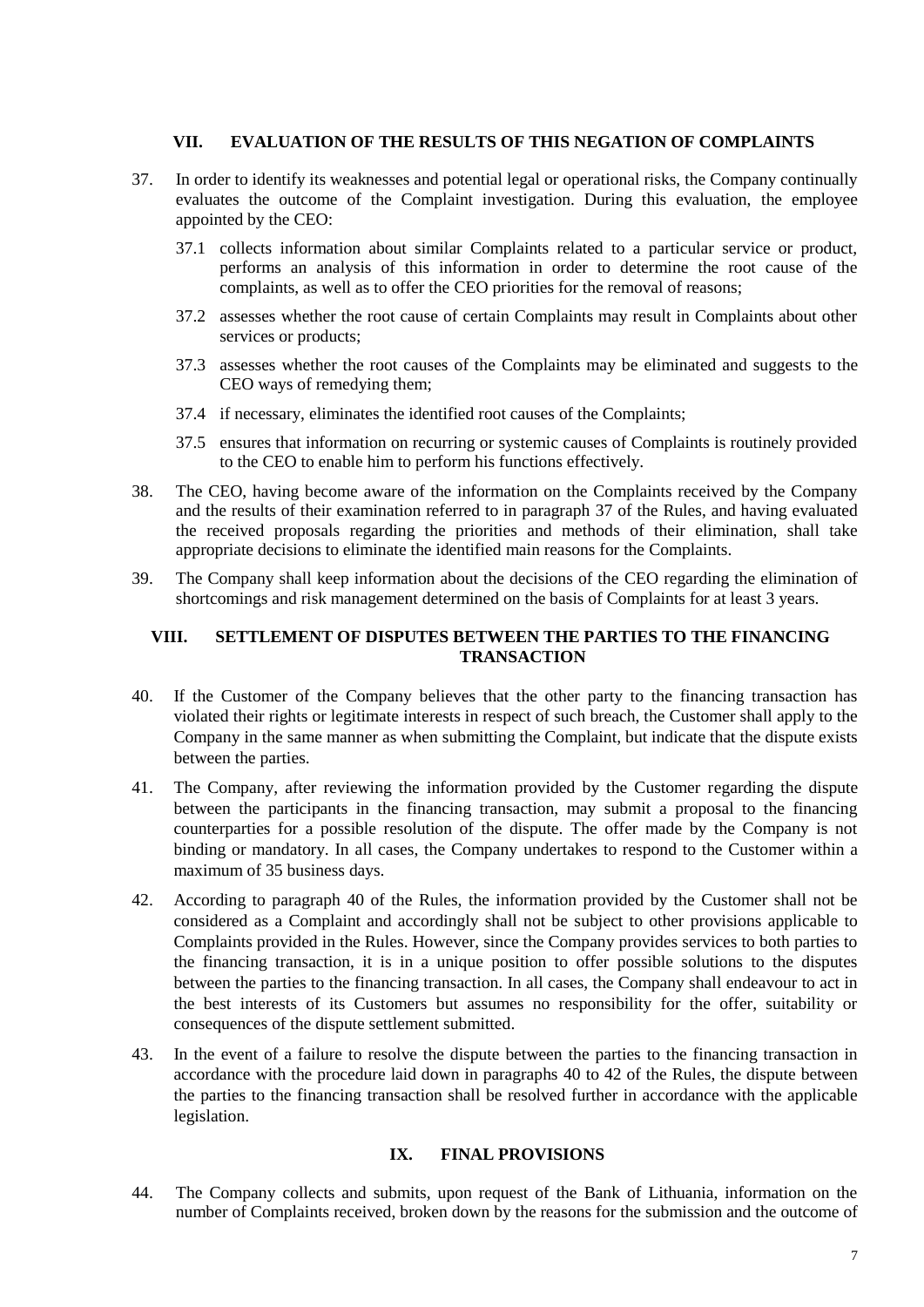the investigation (Complaints received, Complaints investigated, Complaints satisfied, Complaints partially satisfied).

- 45. The Rules, their amendments or supplements shall enter into force upon their approval by the order of the CEO, unless the order specifies another date of entry into force of the Rules, their amendments or supplements.
- 46. The proper implementation of these Rules shall be the responsibility of the employee appointed by the CEO, who must also monitor the effective operation of the Company's Complaint management process and, if necessary, update it, including the amendment of these Rules and the rectification of any deficiencies observed.
- 47. These Rules and amendments thereto shall be signed and shall be followed by all employees of the Company.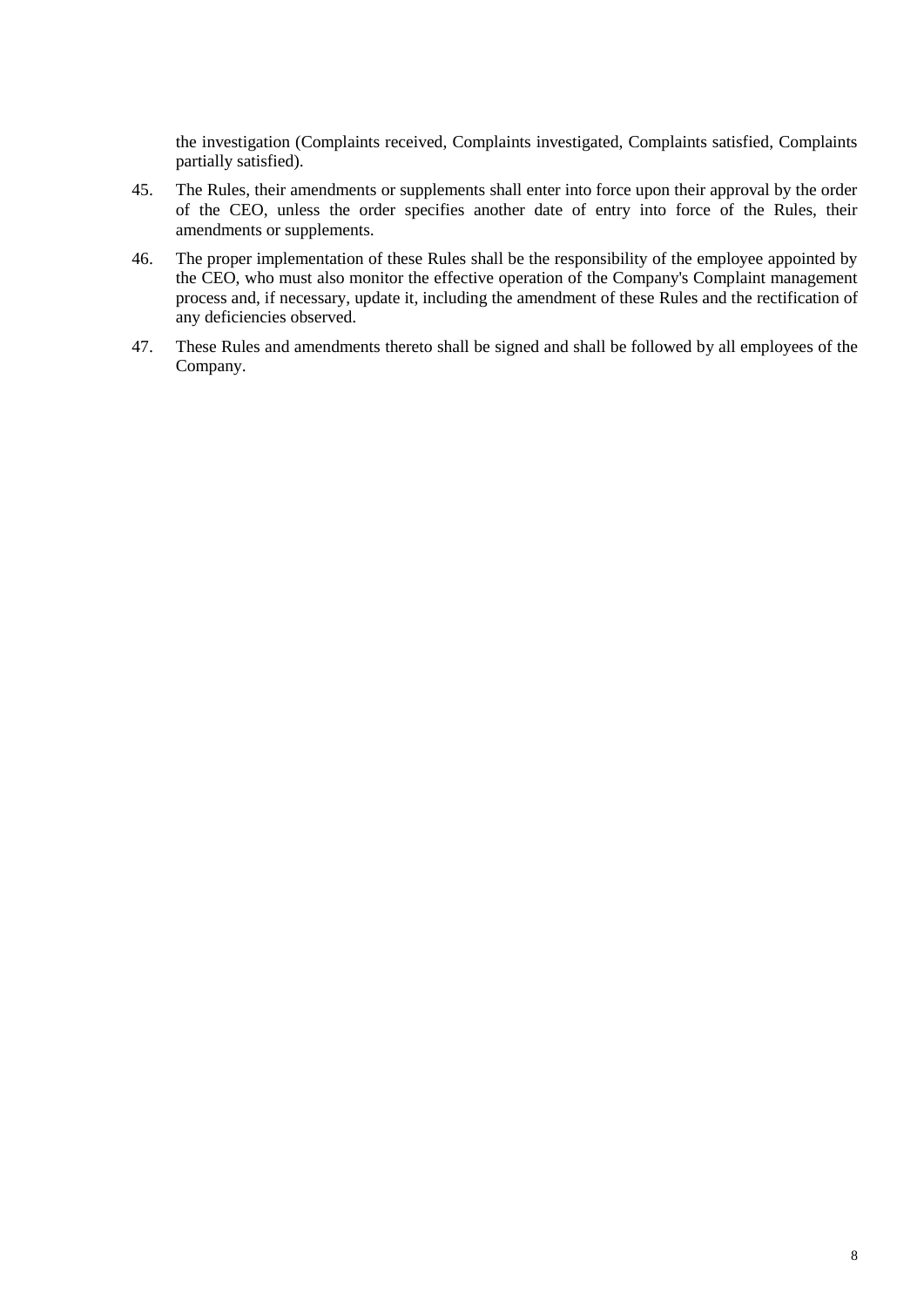Annex 1 to the Rules "Complaint Form"

# **COMPLAINT**

| Company Customer's name, surname/company name: __________________________________                                                                                                 |  |  |  |  |  |  |  |  |  |
|-----------------------------------------------------------------------------------------------------------------------------------------------------------------------------------|--|--|--|--|--|--|--|--|--|
| Name and surname of the representative of the Customer of the Company (if the Complaint is filed by a<br>representative of the Customer of the Company), basis of representation: |  |  |  |  |  |  |  |  |  |
| I would like to receive a response to the Complaint (tick at least one $\boxtimes$ ): by regular mail $\square$ by e-mail $\square$                                               |  |  |  |  |  |  |  |  |  |
|                                                                                                                                                                                   |  |  |  |  |  |  |  |  |  |
|                                                                                                                                                                                   |  |  |  |  |  |  |  |  |  |
|                                                                                                                                                                                   |  |  |  |  |  |  |  |  |  |
| Substance matter and requirements of the complaint: _____________________________                                                                                                 |  |  |  |  |  |  |  |  |  |
|                                                                                                                                                                                   |  |  |  |  |  |  |  |  |  |
|                                                                                                                                                                                   |  |  |  |  |  |  |  |  |  |
|                                                                                                                                                                                   |  |  |  |  |  |  |  |  |  |
|                                                                                                                                                                                   |  |  |  |  |  |  |  |  |  |
|                                                                                                                                                                                   |  |  |  |  |  |  |  |  |  |
|                                                                                                                                                                                   |  |  |  |  |  |  |  |  |  |
|                                                                                                                                                                                   |  |  |  |  |  |  |  |  |  |
|                                                                                                                                                                                   |  |  |  |  |  |  |  |  |  |
|                                                                                                                                                                                   |  |  |  |  |  |  |  |  |  |
|                                                                                                                                                                                   |  |  |  |  |  |  |  |  |  |
|                                                                                                                                                                                   |  |  |  |  |  |  |  |  |  |
|                                                                                                                                                                                   |  |  |  |  |  |  |  |  |  |
|                                                                                                                                                                                   |  |  |  |  |  |  |  |  |  |
|                                                                                                                                                                                   |  |  |  |  |  |  |  |  |  |
| The application is accompanied by the following documents:<br>1.<br>2.                                                                                                            |  |  |  |  |  |  |  |  |  |
|                                                                                                                                                                                   |  |  |  |  |  |  |  |  |  |

Name and signature of Complainant: